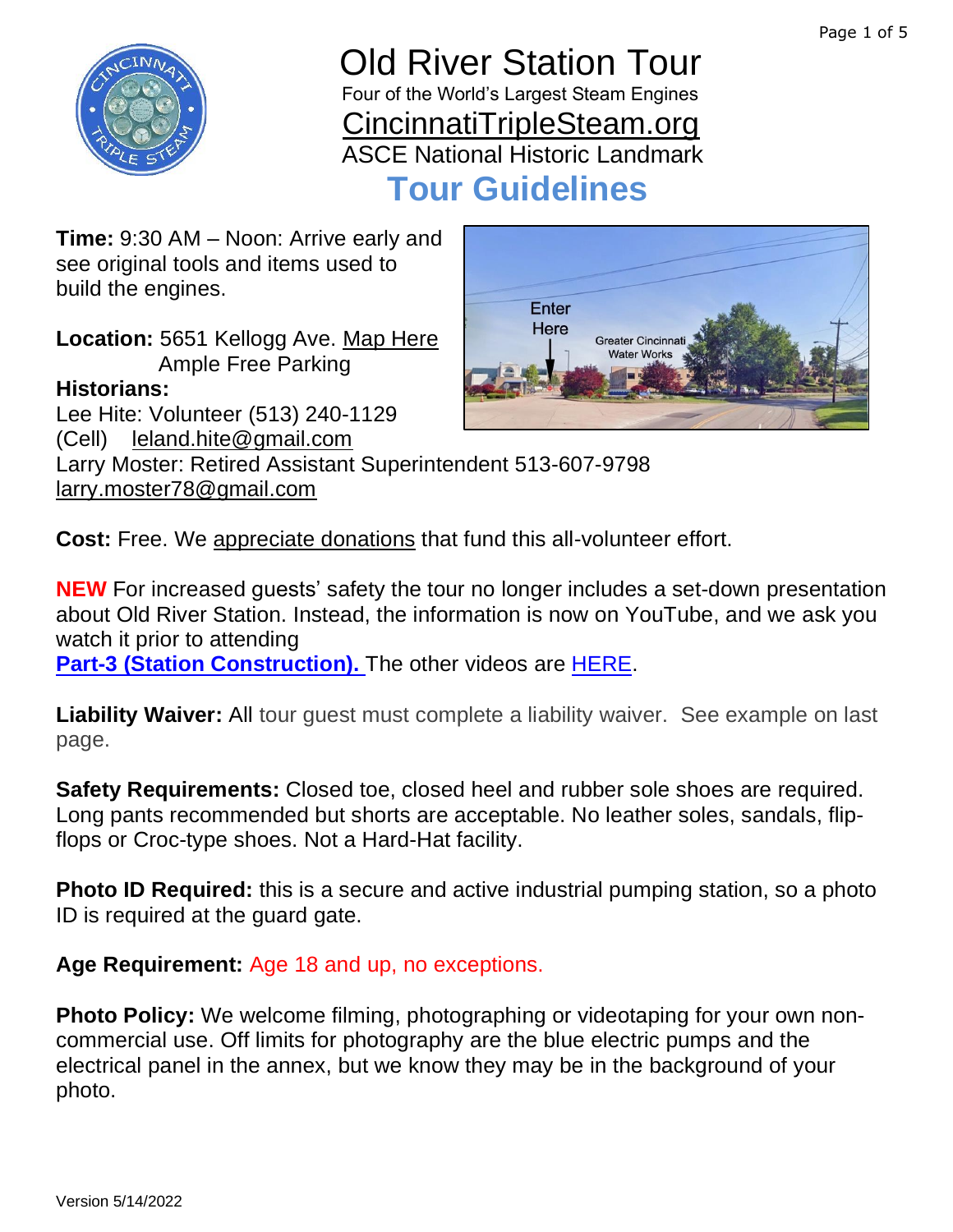**Group Photo:** As a courtesy take-away we begin the tour with a voluntary group photo positioned in front of an engine. The electronic image will be sent via email. No one is obligated. On rare occasions we may place a small version of the photo in brochure.

**Walking and Stairs:** The tour begins seated for about 15 minutes and the remaining 80 minutes are walking with an optional one flight of stairs. The elevator can accept most wheelchairs.

**Disability Accessible:** Old River Station is not a disability friendly facility, but it is possible to have a wheelchair (not supplied) on the main engine room floor with limited mobility. An escort must push from behind all wheelchairs.

**Acrophobia**, **Claustrophobia or Vertigo:** please let us know ahead of time if someone has a fear of heights, confined spaces or easily becomes dizzy. You can still enjoy the tour, but we want to know ahead of time so we can accommodate.

**No Heat or AC** in the building: Typically, the winter temp is about  $55^{\circ}$  F and summer can reach  $85^{\circ}$  F.

**No food or smoking inside the facility**. No food provided. Water is available.

**Restroom**: Unisex restroom 1950s style but not disability friendly.

**Personal Items:** Handbags, backpacks or briefcases are not encouraged on the tour. These items should remain in the visitor's vehicle.

# **Directions to Old River Station**

From the I-275 take exit #72 (Route 52) and go North (seems like West) .7 mile on Kellogg Ave. to the Water Works entrance gate on the left-hand side. A guard will meet you at the gate to check your photo ID. A Google map link to Old River Station is [Here.](https://goo.gl/maps/vq3D4EHjfC9t9L3K8)



Visitors find information on our website useful prior to the tour. <https://www.cincinnatitriplesteam.org/>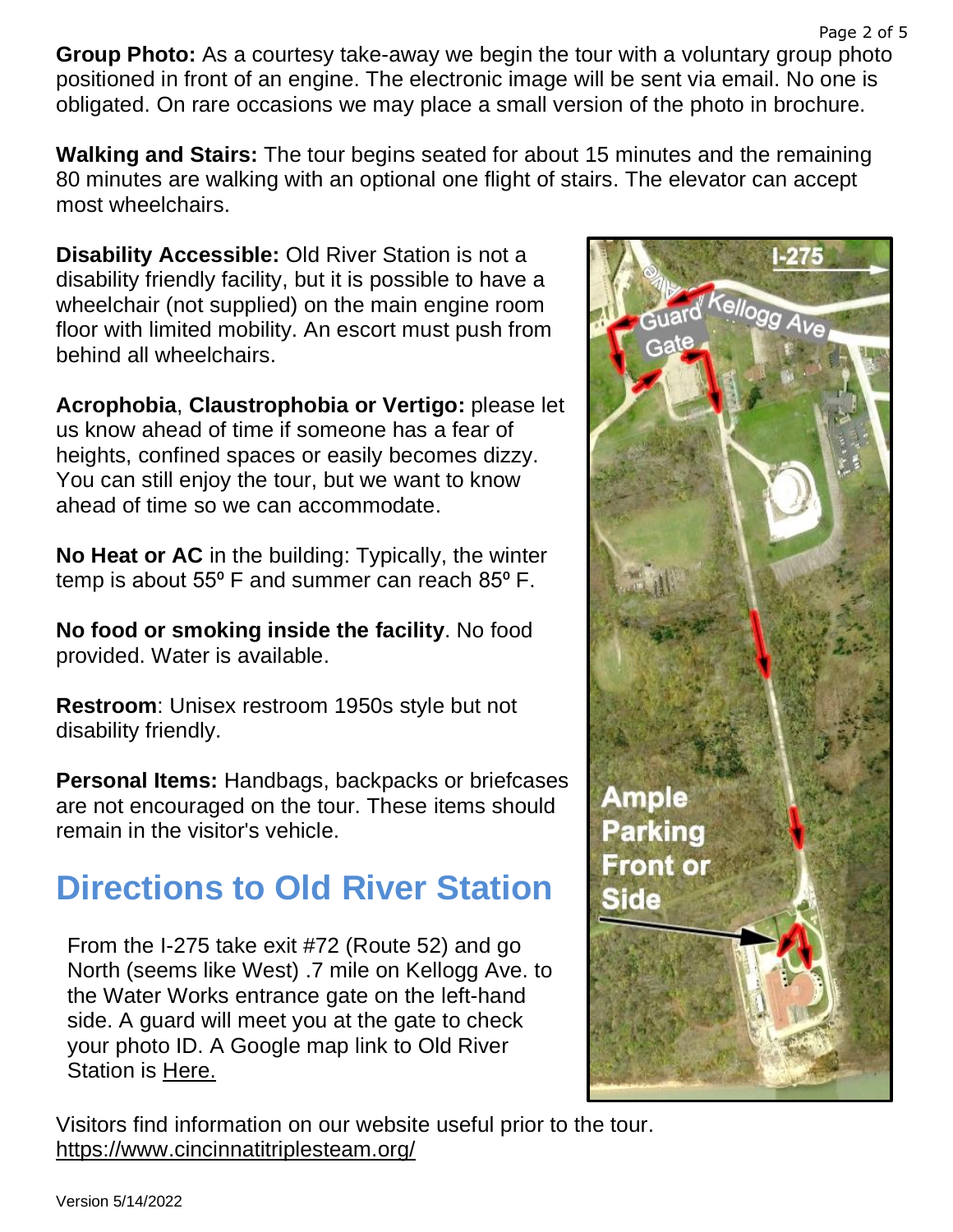## **Local Restaurants**

**Pig Candy BBQ** ½ mile 5901 Kellogg Avenue Cincinnati, OH 45230 (513)-231-0378

### **[www.pigcandybbq.com/](http://www.pigcandybbq.com/)**



**Lebo's Sports Grill** ½ Mile 5869 Kellogg Ave. Cincinnati OH 45230 (513) 232-1763

#### **<https://www.facebook.com/lebosbarandgrill/>**



**Dead Low Brewing** ¾ Mile 5959 Kellogg Avenue, Cincinnati, Ohio 45230 (513) 800-1231

### **<https://www.deadlowbrewing.com/>**



**[Eli's BBQ](http://www.elisbarbeque.com/)** 3 Miles 3313 Riverside Dr. Cincinnati, OH 45226 (513) 533-1957

#### **<https://www.elisbarbeque.com/>**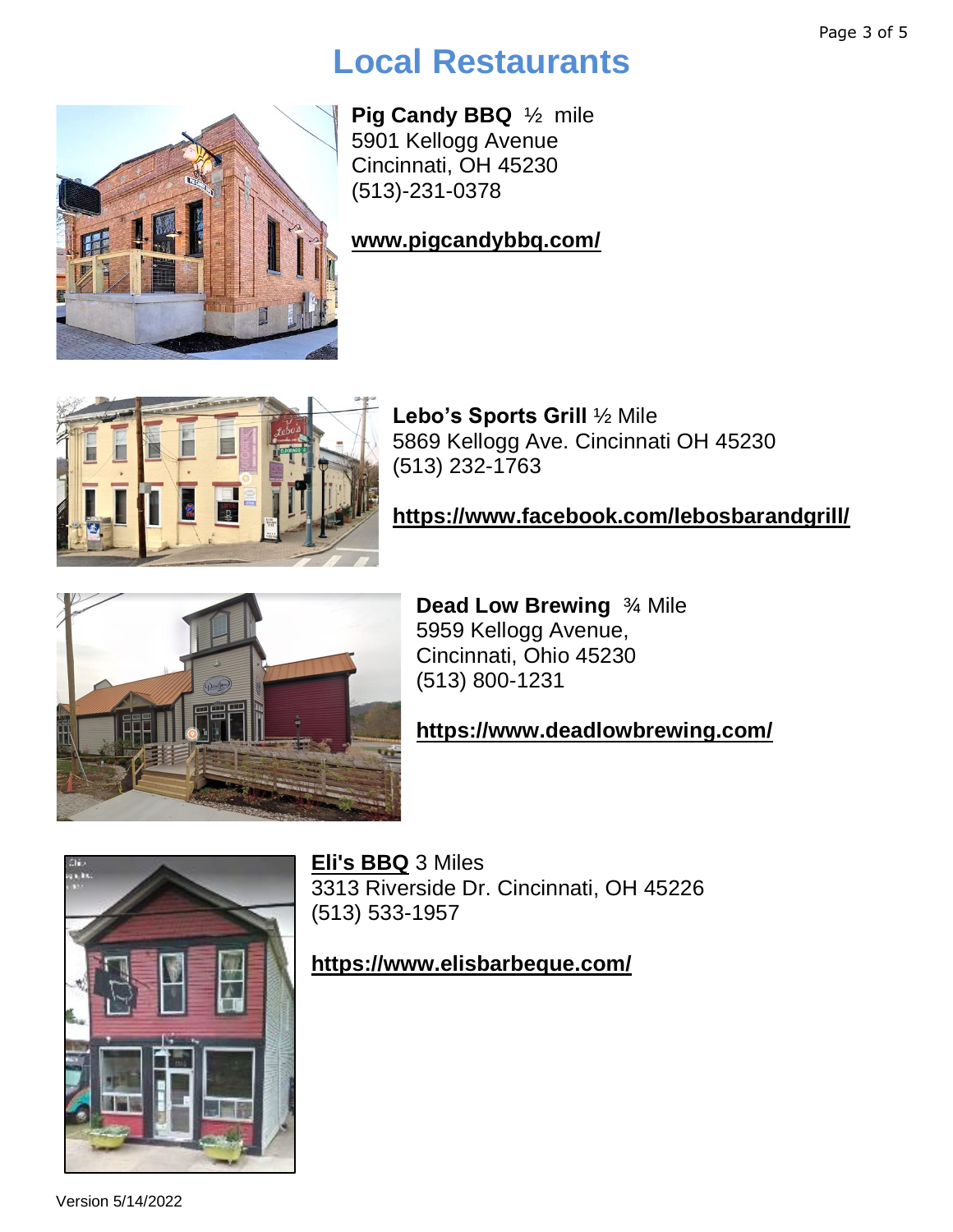# **The Tour Will Include**

For safety reasons, we no longer provide a set-down presentation at the beginning. Instead, the presentation is now on YouTube, and we ask you watch it prior to attending. You can view it here<https://youtu.be/SChL5vMfmP0>Thanks

- Find out why Old River Station has been called "one of the world's best-kept secrets."
- View these colossal engines up close and discover the architectural wonder of the building that houses them!
- Learn how assembly of the pump house began at ground level before the structure was lowered by hand to 105 feet below grade.
- You will visit the engine house, the boiler house that supplied steam to the engines, along with the coal storage area and riverside coal handling dock.
- The tour will take you from near the top of the facility down 85 feet to the pump pit floor. You will stand among the four engines as they rest on 20-foot-thick wood caisson six feet under the floor of the Ohio River.
- Look inside the great pump chamber that moved a staggering 30,000,000 gallons of water every day for 57 years!
- Photographers are encouraged and will find a multitude of opportunities.
- Pose for a picture beside a monstrous flyball governor.
- Climb the spiral staircase at the end of the tour, up five stories returning to the engine room floor. Optional, you can always return top side using the elevator.
- Receive an official Cincinnati Triple Steam Museum Tour Stamp.

## **Other Unique Greater Cincinnati Attractions**

**National Voice of America Museum of Broadcasting** [www.voamuseum.org/](http://www.voamuseum.org/) 8070 Tylersville Rd. (GPS use Crosley Blvd.)| West Chester, OH 45069

### **EnterTRAINment Junction** <https://www.entertrainmentjunction.com/> 7379 Squire Court, West Chester, Ohio 45069 | Cincinnati: 513-898-8000 | Toll-Free: 877-898-4656

**Comprehensive local museum directory, download** : **[HERE](https://drive.google.com/file/d/1JhygXJGv0in7eC8trJOD-aGTPtqKlXUp/view?usp=sharing)**